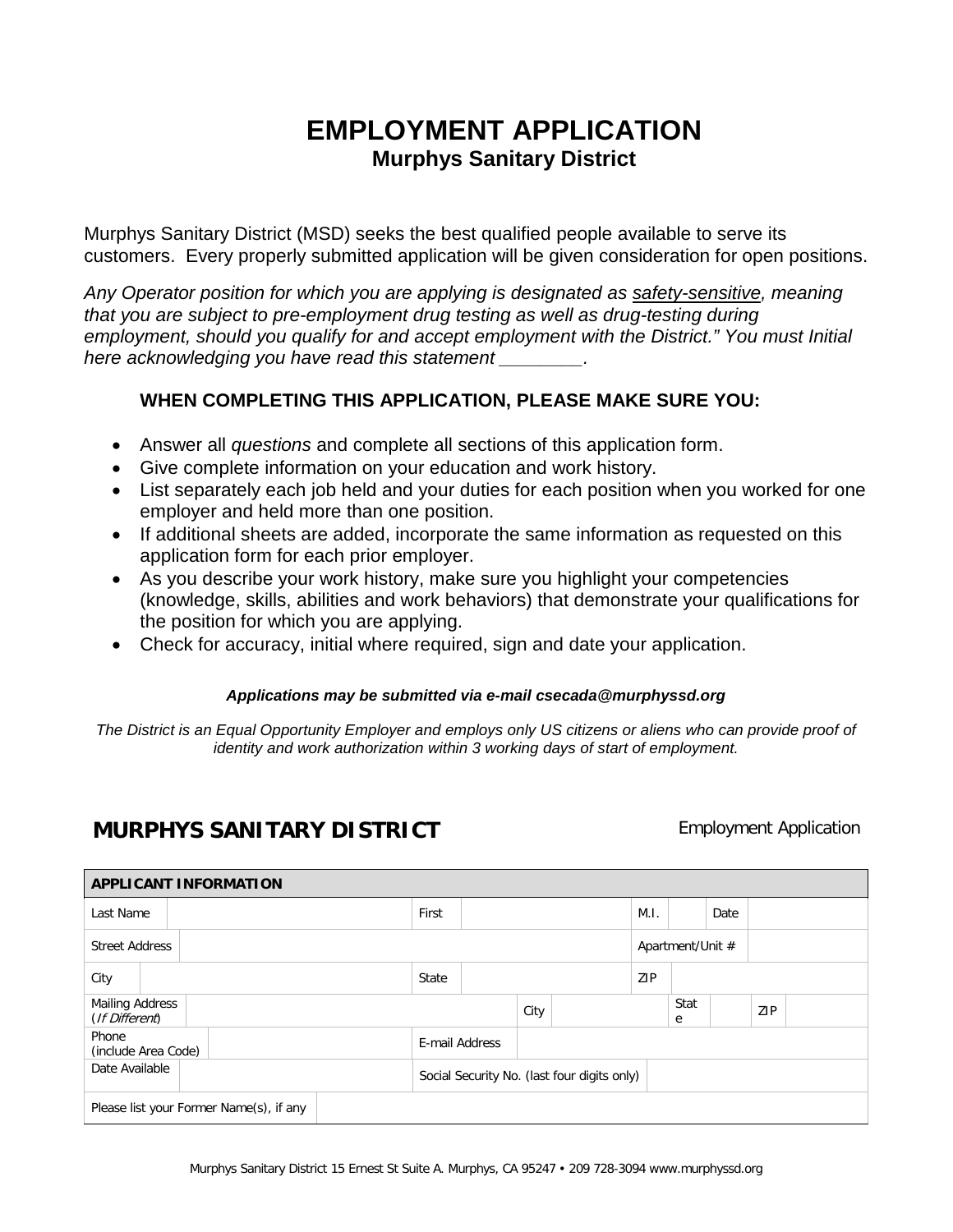| <b>QUESTIONNAIRE</b>                                                                                                                                                                                                  |                                    |                                                                                         |                                              |  |  |  |  |  |  |
|-----------------------------------------------------------------------------------------------------------------------------------------------------------------------------------------------------------------------|------------------------------------|-----------------------------------------------------------------------------------------|----------------------------------------------|--|--|--|--|--|--|
| What Position are you applying for?<br>All Operator positions are<br>'Safety Sensitive"                                                                                                                               |                                    |                                                                                         |                                              |  |  |  |  |  |  |
| How did you learn about this job?                                                                                                                                                                                     |                                    |                                                                                         |                                              |  |  |  |  |  |  |
| Are you a citizen of the United States?                                                                                                                                                                               | YES  <br>NO.                       | If no, are you authorized to work in the U.S.?<br><b>YES</b><br>NO.<br>$\Box$<br>$\Box$ |                                              |  |  |  |  |  |  |
| Do you have a valid CA Driver's License                                                                                                                                                                               | <b>YES</b><br>NO.                  |                                                                                         | License #<br>Expires                         |  |  |  |  |  |  |
| Do you have a Commercial Driver's<br>License?                                                                                                                                                                         | <b>YES</b><br>NO.                  |                                                                                         | Class B Endorsements:<br>If YES<br>Class $A$ |  |  |  |  |  |  |
| Have you ever worked for this company?                                                                                                                                                                                | YES<br>NO.                         |                                                                                         | If so, when?                                 |  |  |  |  |  |  |
| Are you related to any person presently employed by MSD?<br>YES<br><b>NO</b>                                                                                                                                          |                                    |                                                                                         |                                              |  |  |  |  |  |  |
| If YES list name, department and relationship here:                                                                                                                                                                   |                                    |                                                                                         |                                              |  |  |  |  |  |  |
| Were you ever a member of the State or Public Employees Retirement<br><b>YES</b><br>$NO$ $\Box$<br>System?                                                                                                            |                                    |                                                                                         |                                              |  |  |  |  |  |  |
| If YES, list employer and dates:                                                                                                                                                                                      |                                    |                                                                                         |                                              |  |  |  |  |  |  |
| Are you willing to work weekends, holidays or overtime?<br>YES $\Box$<br>NO.                                                                                                                                          |                                    |                                                                                         |                                              |  |  |  |  |  |  |
| The policy of MSD is to require a physical exam and drug screen. Would<br>YES $\Box$<br>NO.<br>$\mathbb{R}$<br>you object to a physical examination that includes a drug screen?                                      |                                    |                                                                                         |                                              |  |  |  |  |  |  |
| Would you object if we contacted your present and/or past employers?                                                                                                                                                  |                                    |                                                                                         | <b>YES</b><br>NO.                            |  |  |  |  |  |  |
| Are you able to perform the essential duties of the position as listed in<br>the job description with or without accommodation?                                                                                       |                                    |                                                                                         | YES $\Box$<br>$NO \Box$                      |  |  |  |  |  |  |
| EDUCATION/CERTIFICATIONS/LICENSES/MEMBERSHIPS                                                                                                                                                                         |                                    |                                                                                         |                                              |  |  |  |  |  |  |
| <b>High School</b><br>Location                                                                                                                                                                                        |                                    |                                                                                         |                                              |  |  |  |  |  |  |
| <b>YES</b><br><b>NO</b><br>Did you graduate?<br>$\mathbb{R}^n$<br>$\mathbb{R}$                                                                                                                                        |                                    |                                                                                         |                                              |  |  |  |  |  |  |
| College                                                                                                                                                                                                               | Location                           |                                                                                         |                                              |  |  |  |  |  |  |
| From<br>To                                                                                                                                                                                                            | Did you graduate?<br>YES $\Box$    | NO.                                                                                     | Degree                                       |  |  |  |  |  |  |
| Other                                                                                                                                                                                                                 | Location                           |                                                                                         |                                              |  |  |  |  |  |  |
| From<br>To                                                                                                                                                                                                            | YES $\square$<br>Did you graduate? | $NO$ $\Box$                                                                             | Degree                                       |  |  |  |  |  |  |
| List relevant occupational certificates, licenses, and<br>memberships:                                                                                                                                                |                                    |                                                                                         |                                              |  |  |  |  |  |  |
| PREVIOUS EMPLOYMENT - Begin with your most recent experience, including military service and volunteer service.<br>Account for all time for the past ten (10) years. If you need more space, attach a separate sheet. |                                    |                                                                                         |                                              |  |  |  |  |  |  |
| Phone<br>Company                                                                                                                                                                                                      |                                    |                                                                                         |                                              |  |  |  |  |  |  |
| Address                                                                                                                                                                                                               |                                    |                                                                                         | Supervisor                                   |  |  |  |  |  |  |
| Job Title                                                                                                                                                                                                             |                                    | Ending Salary \$<br><b>Starting Salary</b><br>\$                                        |                                              |  |  |  |  |  |  |
| Responsibilities:                                                                                                                                                                                                     |                                    |                                                                                         |                                              |  |  |  |  |  |  |
| To<br>From                                                                                                                                                                                                            | Reason for Leaving                 |                                                                                         |                                              |  |  |  |  |  |  |
|                                                                                                                                                                                                                       |                                    |                                                                                         |                                              |  |  |  |  |  |  |